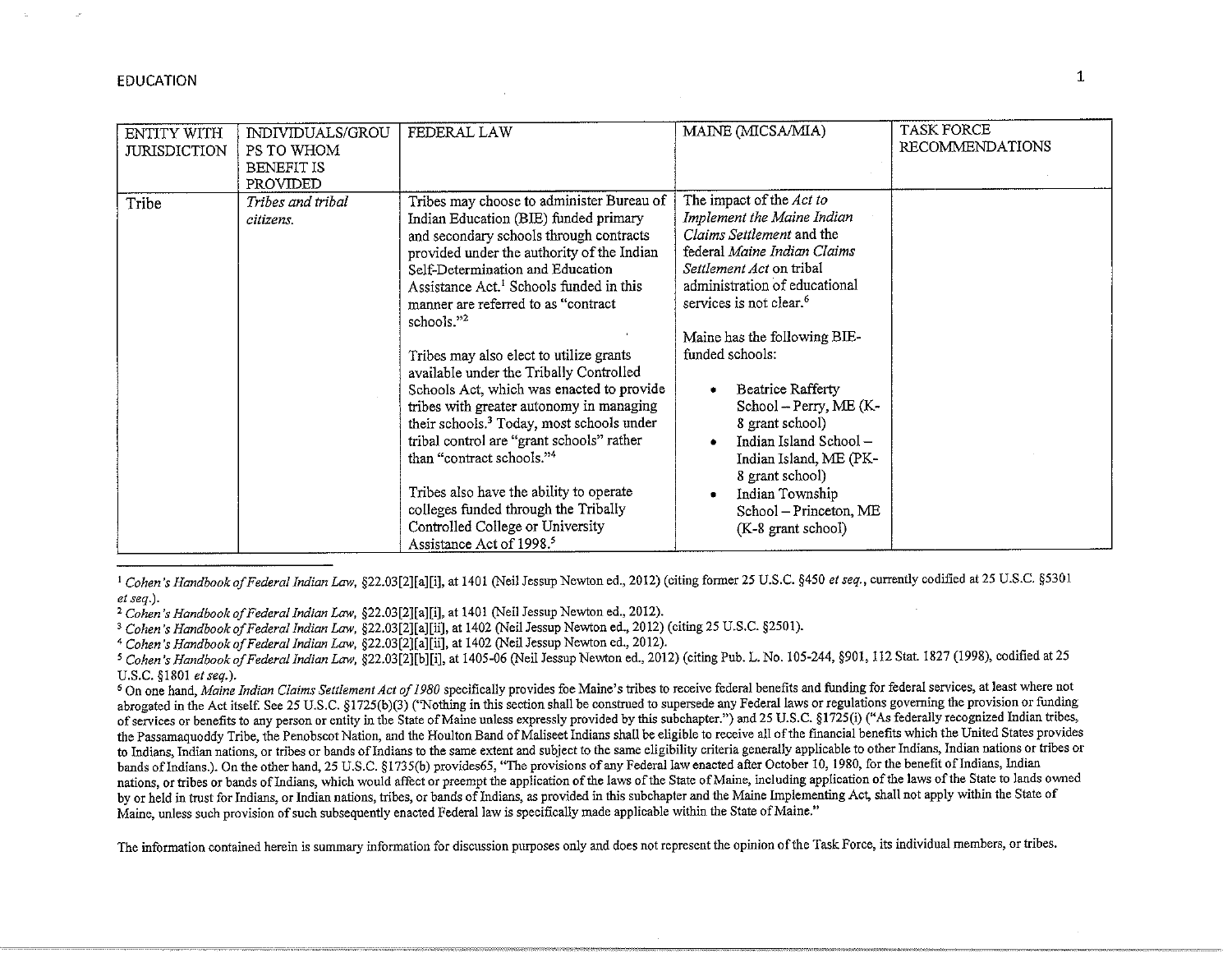|                       | Non-tribal citizens           | Non-Indian children may attend BIE<br>funded primary and secondary schools<br>with the consent of the school board;<br>however, federal funding is not available<br>for such children. <sup>7</sup> Tribally operated<br>colleges are not required to admit non-<br>Indian students, though many do so. <sup>8</sup> | The Act to Implement the Maine<br><i>Indian Claims Settlement</i> or the<br>federal Maine Indian Claims<br>Settlement Act of 1980 does not<br>appear to affect federal language<br>regarding the delivery of<br>educational services to non-tribal<br>citizens, though see footnote 6.                                       |  |
|-----------------------|-------------------------------|----------------------------------------------------------------------------------------------------------------------------------------------------------------------------------------------------------------------------------------------------------------------------------------------------------------------|------------------------------------------------------------------------------------------------------------------------------------------------------------------------------------------------------------------------------------------------------------------------------------------------------------------------------|--|
| State                 | Tribes and tribal<br>citizens | States (and local entities) may not<br>discriminate against Indian students in<br>administration of state educational<br>programs. <sup>9</sup>                                                                                                                                                                      | The Passamaquoddy Tribe,<br>Penobscot Nation and Houlton<br>Band of Maliseet Indians are<br>eligible for state benefit<br>programs in the same manner as<br>other state residents. <sup>10</sup> The tribes<br>are also eligible for discretionary<br>state grants or loans. <sup>11</sup><br>Residents of the Passamaquoddy |  |
|                       |                               |                                                                                                                                                                                                                                                                                                                      | and Penobscot territories and the<br>Houlton Band Trust Land are<br>eligible for state benefit<br>programs. <sup>12</sup>                                                                                                                                                                                                    |  |
| Federal<br>Government | Tribes and tribal<br>citizens | The federal government has a unique<br>responsibility for the education of Indians,<br>which is described in the Native American                                                                                                                                                                                     | The impact of the Act to<br>Implement the Maine Indian<br>Claims Settlement and the<br>federal Maine Indian Claims                                                                                                                                                                                                           |  |

<sup>7</sup>*Cohen's Handbook of Federal Indian Law,* §22.03[2J[a][iii], at 1402-03, footnote 56 (Neil Jessup Newton ed., 2012).

**The information contained herein is summary information for discussion purposes only and does not represent the opinion of the Task Force, its individual members, or tribes.** 

<sup>8</sup> *Cohen's Handbook of Federal Indian Law,* §22.03[2J[b][i], at 1406 (Neil Jessup Newton ed., 2012).

<sup>9</sup>*Cohen's Handbook of Federal Indian Law,* §22.03[1J[b], at 1400 (Neil Jessup Newton ed., 2012).

<sup>&</sup>lt;sup>10</sup> An Act to Implement the Maine Indian Claims Settlement, 30 M.R.S.A. §6211(1) ("The Passamaquoddy Tribe, the Penobscot Nation and Houlton Band of Maliseet Indians are **eligible for participation and entitled to receive benefits from the State under any state program that provides financial assistance to all municipalities as a matter of right. Such entitlement must be determined using statutory criteria and formulas generally applicable to municipalities in the State.").** *See* **30 M.R.S.A. §6211(1)-(2) (describing funding calculations).** 

II *An Act to Implement the Maine Indian Claims Settlement,* 30 M.R.S.A. §6211(3).

<sup>&</sup>lt;sup>12</sup> An Act to Implement the Maine Indian Claims Settlement, 30 M.R.S.A. §6211(4). ("Residents of the Indian territories or Houlton Band Trust Land are eligible for and entitled to **receive any state grant, loan, unemployment compensation, medical or welfare benefit or other social service to the same extent as and subject to the same eligibility requirements applicable to other persons in the State as long as in computing the extent to which any person is entitled to receive any such funds any money received by such person from the United States within substantially the same period of time for which state funds are provided and for a program or purpose substantially similar to that funded by the State is deducted in computing any payment to be made by the State.").**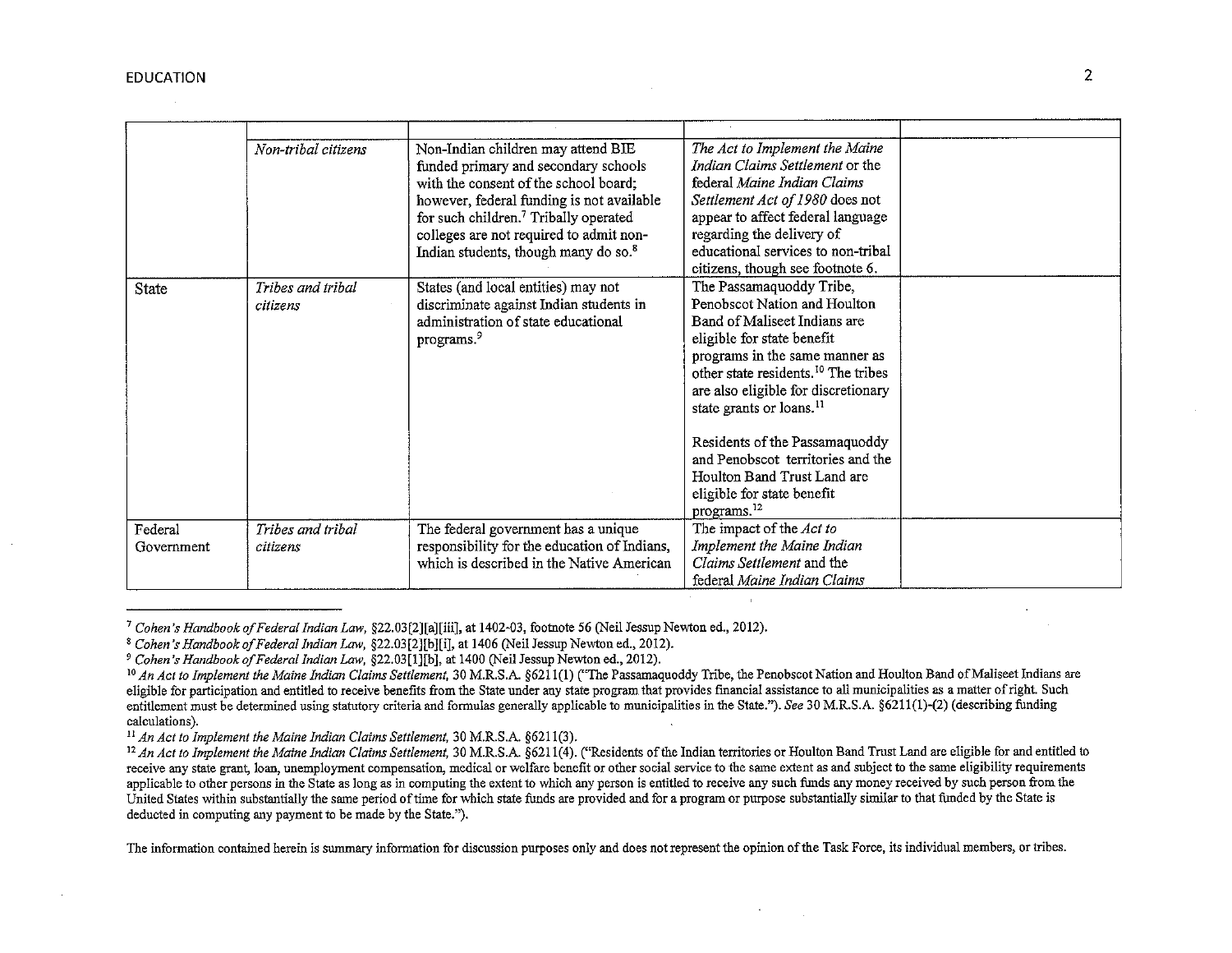$\mathcal{A}$ 

|  | Education Improvement Act of 2001. <sup>13</sup><br>However, the extent of this responsibility<br>is unclear, though it is well established that<br>the federal government is not required to<br>pay for the entire cost of the education of<br>Indians when a separate entity could be                                                                                                                                                                                                                                      | Settlement Act on the federal<br>government's unique<br>responsibility for the education<br>of Indians in unclear (see<br>footnote $6$ ). |  |
|--|------------------------------------------------------------------------------------------------------------------------------------------------------------------------------------------------------------------------------------------------------------------------------------------------------------------------------------------------------------------------------------------------------------------------------------------------------------------------------------------------------------------------------|-------------------------------------------------------------------------------------------------------------------------------------------|--|
|  | required to provide educational services. <sup>14</sup><br><b>BIA/BIE</b> Programs<br>The BIE funds certain elementary and<br>secondary schools as well as higher<br>education. Regardless of how schools<br>are administered (directly by the BIE<br>or by tribes via contract or grant),<br>funding for schools is provided<br>through the Indian Schools<br>Equalization Program. <sup>15</sup> Although<br>funding is calculated using a formula<br>based on eligible Indian enrollment<br>and other factors, funding is |                                                                                                                                           |  |
|  | dependent upon appropriations. <sup>16</sup><br>The BIE currently operates two<br>colleges: Haskell Indians Nations<br>University and Southwestern Indian<br>Polytechnic Institute. <sup>17</sup> The federal<br>government also provides loans and<br>grants for Indian students to attend<br>colleges not administered by the BIE<br>or tribes. <sup>18</sup>                                                                                                                                                              |                                                                                                                                           |  |

**The information contained herein is summary information for discussion purposes only and does not represent the opinion of the Task Force, its individual members, or tribes.** 

<sup>&</sup>lt;sup>13</sup> Cohen's Handbook of Federal Indian Law, §22.03[1][b], at 1399 (Neil Jessup Newton ed., 2012) (citing 15 U.S.C. §2000).<br><sup>14</sup> Cohen's Handbook of Federal Indian Law, §22.03[a][b], at 1399-1400 (Neil Jessup Newton ed., 2

<sup>&</sup>lt;sup>15</sup> Cohen's Handbook of Federal Indian Law, §22.03[2][a][iii], at 1402-03 (Neil Jessup Newton ed., 2012) (citing 15 U.S.C. §2000 et seq.).

<sup>&</sup>lt;sup>16</sup> Cohen's Handbook of Federal Indian Law, §22.03[2][a][iii], at 1402-03 (Neil Jessup Newton ed., 2012).

<sup>&</sup>lt;sup>17</sup> See Bureau of Indian Education, *Colleges and Universities*, at <u>https://www.bie.edu/Schools/Colleges/index.htm</u> (last visited Oct. 10, 2019).

<sup>18</sup>*Cohen's Handbook of Federal Indian Law,* §22.03[2][b][i], at 1406-1407 (Neil Jessup Newton ed., 2012).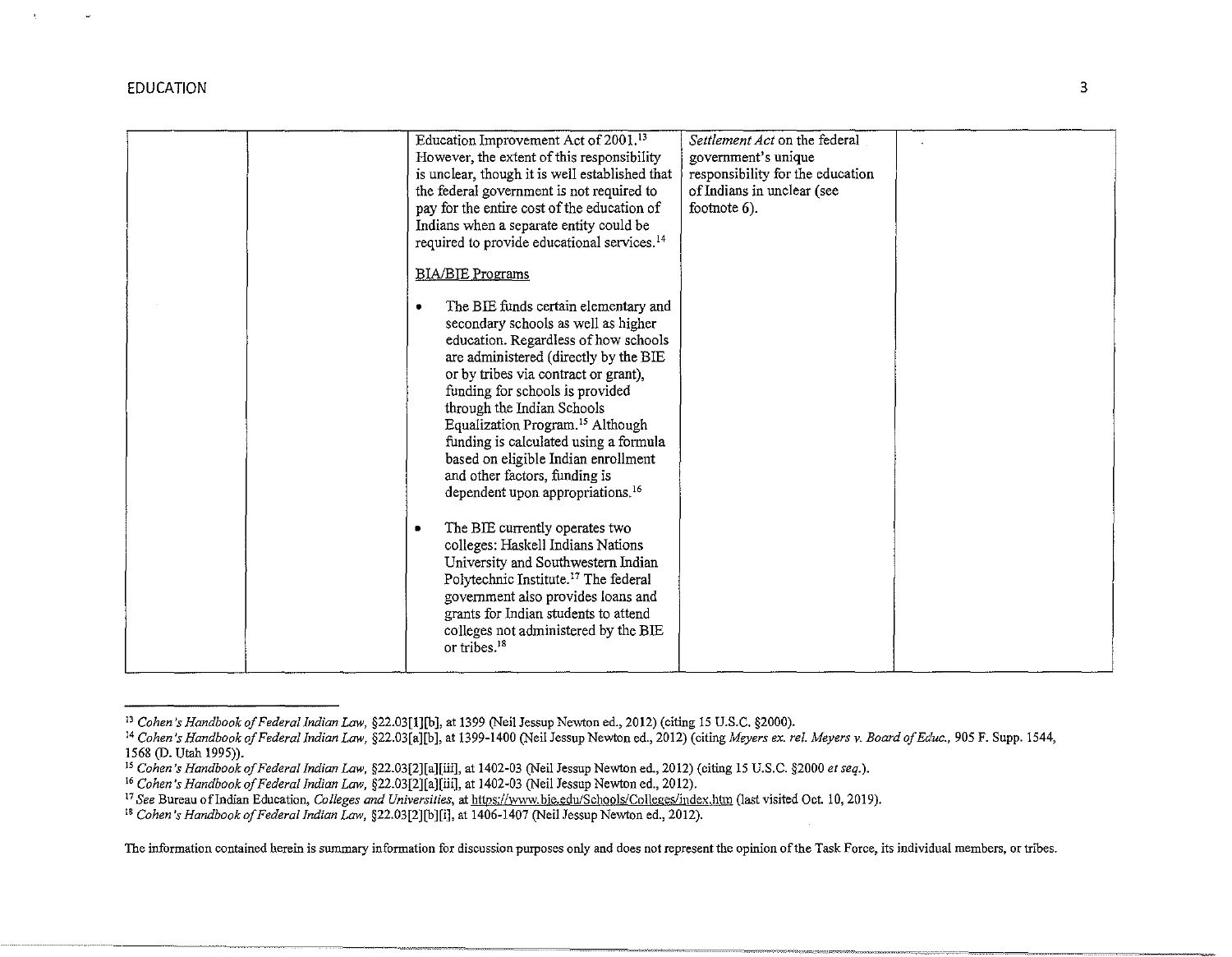|  | Johnson-O'Malley Grants allow the<br>Secretary of the Interior to fund<br>health, social, and educational<br>services for Indians, but are primarily<br>used for education. <sup>19</sup> The funds are<br>intended to supplement existing<br>resources to provide service to Indian<br>children age 3 through grade 12, with<br>priority funding for reservation-based |  |
|--|-------------------------------------------------------------------------------------------------------------------------------------------------------------------------------------------------------------------------------------------------------------------------------------------------------------------------------------------------------------------------|--|
|  | schools. <sup>20</sup>                                                                                                                                                                                                                                                                                                                                                  |  |
|  |                                                                                                                                                                                                                                                                                                                                                                         |  |
|  |                                                                                                                                                                                                                                                                                                                                                                         |  |
|  | DOE Programs                                                                                                                                                                                                                                                                                                                                                            |  |
|  |                                                                                                                                                                                                                                                                                                                                                                         |  |
|  | The federal impact program funds<br>٠                                                                                                                                                                                                                                                                                                                                   |  |
|  | services provided by local                                                                                                                                                                                                                                                                                                                                              |  |
|  |                                                                                                                                                                                                                                                                                                                                                                         |  |
|  | educational agencies to children                                                                                                                                                                                                                                                                                                                                        |  |
|  | whose parents are federal employees                                                                                                                                                                                                                                                                                                                                     |  |
|  | or who reside on federal or Indian                                                                                                                                                                                                                                                                                                                                      |  |
|  | land. <sup>21</sup> These funds are intended to                                                                                                                                                                                                                                                                                                                         |  |
|  |                                                                                                                                                                                                                                                                                                                                                                         |  |
|  | supplant local contributions that                                                                                                                                                                                                                                                                                                                                       |  |
|  | would otherwise be available for the                                                                                                                                                                                                                                                                                                                                    |  |
|  | child. <sup>22</sup> An area of dispute involves                                                                                                                                                                                                                                                                                                                        |  |
|  | the manner in which states consider                                                                                                                                                                                                                                                                                                                                     |  |
|  | impact aid in calculating their school                                                                                                                                                                                                                                                                                                                                  |  |
|  | funding formulas. <sup>23</sup>                                                                                                                                                                                                                                                                                                                                         |  |
|  |                                                                                                                                                                                                                                                                                                                                                                         |  |
|  |                                                                                                                                                                                                                                                                                                                                                                         |  |
|  | The Indian Education Act <sup>24</sup> provides<br>٠                                                                                                                                                                                                                                                                                                                    |  |
|  | funding (subject to appropriations)                                                                                                                                                                                                                                                                                                                                     |  |
|  | for a variety of purposes related to the                                                                                                                                                                                                                                                                                                                                |  |
|  | education of Indians. <sup>25</sup>                                                                                                                                                                                                                                                                                                                                     |  |
|  |                                                                                                                                                                                                                                                                                                                                                                         |  |
|  |                                                                                                                                                                                                                                                                                                                                                                         |  |

 $\sim$ 

The information contained herein is summary information for discussion purposes only and does not represent the opinion of the Task Force, its individual members, or tribes.

 $\sim$ 

<sup>&</sup>lt;sup>19</sup> Cohen's Handbook of Federal Indian Law, §22.03[2][c], at 1407 (Neil Jessup Newton ed., 2012) (citing 25 U.S.C. §§452-457).<br><sup>20</sup> Cohen's Handbook of Federal Indian Law, §22.03[2][c], at 1408 (Neil Jessup Newton ed., 20 <sup>23</sup> Cohen's Handbook of Federal Indian Law, §22.03[3][a][ii], at 1410 (Neil Jessup Newton ed., 2012) (citing Gwinn Area Cmty. Schs. v. Michigan, 741 F.2d 840 (6th Cir. 1984) and Zuni Sch. Dist. v. State, CV-98-14-II (N.M.

<sup>&</sup>lt;sup>25</sup> Cohen's Handbook of Federal Indian Law, §22.03[3][a][ii], at 1410 (Neil Jessup Newton ed., 2012).